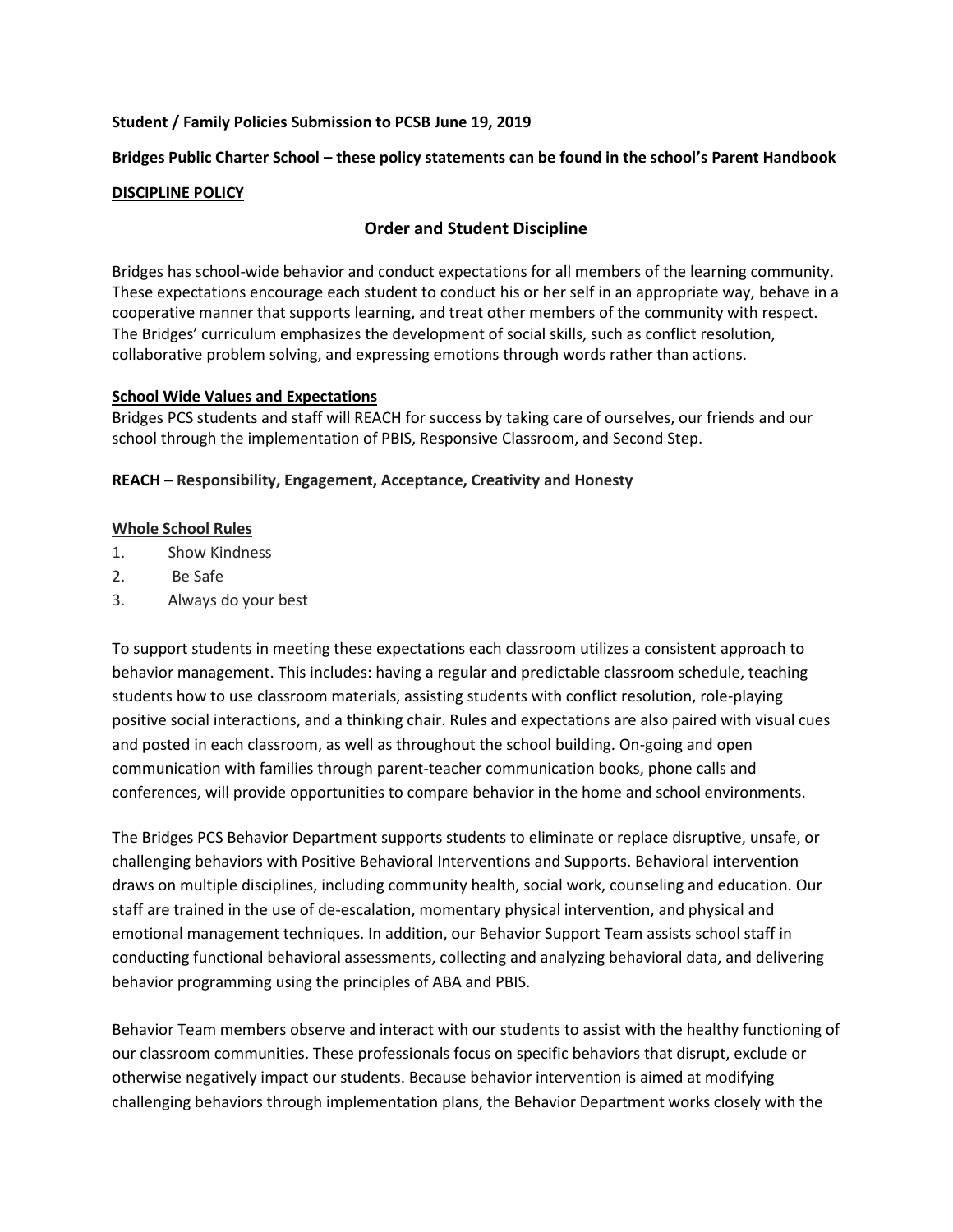Special Education Department and the Department of Student Support Services to refine, change, and further modify academic and behavior programs to best support the children and families with a variety of different needs, cultures, and backgrounds.

## **Behavior Department Flow Chart**

Our behavior team is made up of the following individuals:

- Director of Student Support Services
- Assistant Direct of Student Support Services
- Behavior Intervention Lead
- Behavior Specialist
- School-Based Mental Health Clinician(s)
- ABA Coordinator

Prior to the involvement of the behavior team (listed above), our staff has received different levels of training in Responsive Classroom to support with management of the classroom behaviorally and building a positive classroom culture. Responsive Classroom is a research-and evidence-based approach to education that is associated with greater teacher effectiveness, higher student achievement, and improved school climate. Different Responsive Classroom techniques include Teacher Language and Logical Consequences that support our staff with behavior management prior to the involvement of the behavior team.

Within each classroom, teachers follow the ladder of consequences using least invasive behavioral approaches including the following:

- ★ Nonverbal Intervention: Gesture or eye contact
- ★ Positive Group Correction: Quick verbal reminder to the group about what students should be doing
- ★ Anonymous Individual Correction: "We need two people"
- ★ Private Individual Correction: Privately and Quietly
- ★ Lightning-Quick Public Correction: "Kristine, I need your eyes. Looking, awesome back row!"
- ★ Take a break with reflection in the classroom (each classroom has a designated "take a break" area)
- ★ Communicate need for observation from Leadership Team Member or Behavior Intervention Lead through the use of the phone or walkie talkie.
- $\star$  Take a break outside of the classroom in designated location by campus

When taking a break outside of the classroom, a member of the behavior team is called for support by the use of the walkie-talkie to implement this last step within the ladder of consequences.

After the student incident occurs and the student is supported with getting back on task, a behavior team member will send an incident report to be completed by the staff member who asked for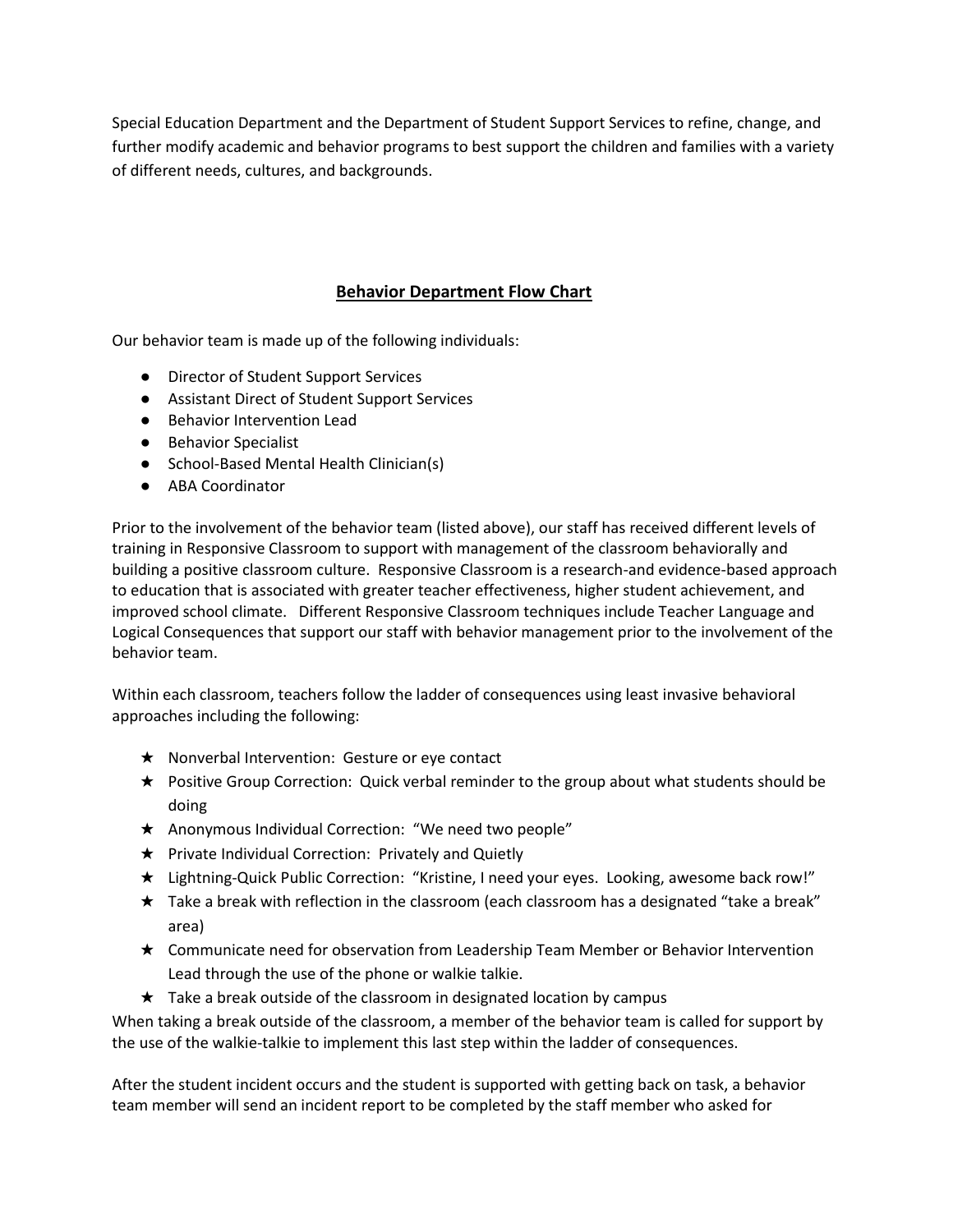assistance using the walkie-talkie. In order to ensure incident reports are well-written and include all needed information, the team will review the report prior to sending it home. **At this time, the incident report will be sent home to families within 48 hours**.

Should a behavior escalate and a student's safety is in question, a member of the behavior team will deem what Safety Care strategies are necessary to de-escalate which may or may not include a restraint. Safety Care is a training program for staff working with children who may exhibit challenging or dangerous behavior. Safety Care is used to prevent behavioral crisis, reverse the momentary escalation and intensity of crisis behaviors, teach and strengthen behaviors that are incompatible with crisis behaviors, safely and therapeutically manage crisis without injury or trauma, and crises as quickly as possible, decrease the future likelihood of behavioral crises, and physically manage behaviors when necessary.

\*For all incidents that are de-escalated using Safety Care strategies that include restraint (as documented within a child's behavior intervention plan), communication will be **made by phone within the school day and the incident report documenting the incident will be sent home the same day or the next day following.**

All behavioral incidents will always be followed up with a phone call/email/text/in-person communication to the parent by the Lead Teacher. Behaviors that include support from a member of the Behavior Team will also include a phone call from a member of the Behavior Team based on the behavioral incident in need of support.

### **PURPOSE OF SCHOOL RULES**

Educating students at Bridges Public Charter School represents a significant commitment of financial and human resources. The benefits a student derives for this investment depend very much on the student's attitude toward learning and the student's adherence to high standards of behavior. This handbook provides information and direction to students and parents regarding the expected standards of behavior as well as possible consequences for misconduct. The rules set forth in the Student Handbook apply to any student who is on school premises, in a school-related vehicle, at a school-sponsored activity whether on or off campus, or whose conduct at any time or place directly interferes with the operations, discipline, or general welfare of the school.

#### **REACH VALUES**

Bridges PCS believes that each and every student and staff member can REACH for success. REACH is an acronym for the Bridges PCS expectations and values. By encouraging students to REACH Bridges PCS focuses on maintaining a strong positive school culture that cultivates citizenship and encourages the development of character.

- **Responsibility** I listen to all voices in my community and hold myself accountable to meet school-wide expectations
	- **(ECE/Non-Category Students)**  I will follow directions (Listening ears and Safe body)
- **Engagement –** I am committed to doing my best everyday.
	- **ECE/Non-Category Students)-** I will do my best
- **Acceptance-** I appreciate and celebrate the differences of others in my community .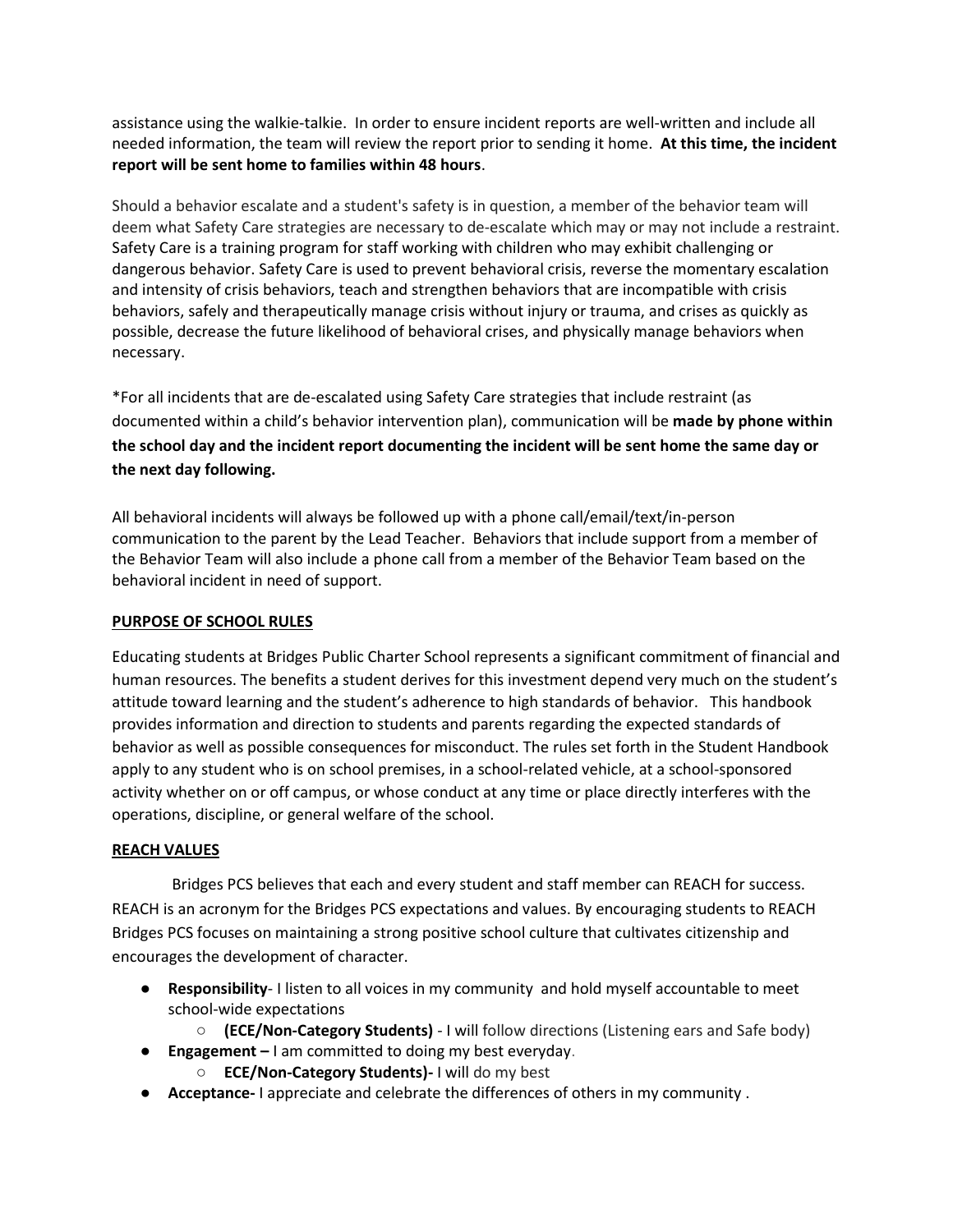- **(ECE/Non-Category Students) -** I will be kind
- **Creativity-** I understand that challenges are an opportunity for me to grow.
	- **(ECE/Non-Category Students) -** I will try new things
- **Honesty-** I take responsibility for my actions through truth telling.
	- **(ECE/Non-Category Students) -** I will tell the truth (share my thoughts).

#### **CLASSROOM RULES**

In addition to the rules and regulations set forth this handbook, each teacher may also establish rules for his or her own classroom to help ensure maximum learning for everyone. Students are expected to abide by the rules established by the classroom teacher. These typically may include but are not limited to the following:

• To behave in a way that enhances and supports opportunities for students to learn and for the teacher to teach.

- •To bring to class all necessary materials and assignments.
- To observe rules of common courtesy and respect in class.
- To make sure that furniture and equipment are not damaged, and that the room is kept clean.
- To observe the teacher's rules regarding food & drink.

### **CONSEQUENCES FOR INFRACTIONS:**

The following list identifies potential administrative responses to infractions in the Student Handbook.

#### **Range Of Disciplinary Action**

Disciplinary actions include, but are not limited to the following:

- Conference with student.
- Problem solving meeting.
- Conference with student and parent/guardian.
- Intervention conferences.
- Peer mediation.
- Behavior plan/contract.
- Exclusion activities.
- Restorative Justice Practice.
- Agency referrals.\*
- Police involvement.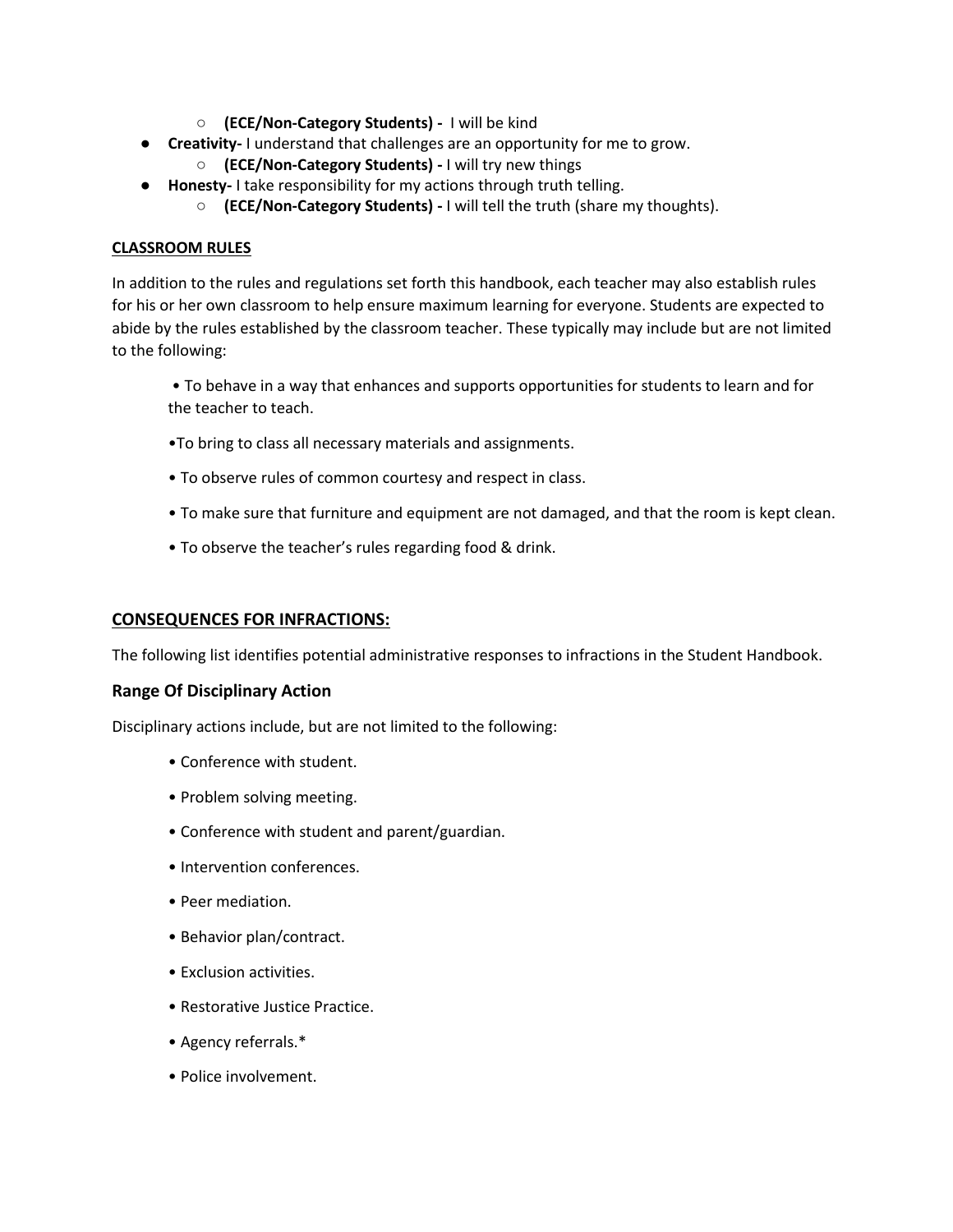- Out-of-school suspension.
- Recommendation for expulsion.

\*The school district's provision of information or referrals to an outside agency is not an express or implied offer to pay, in full or in part, for any expenses, which the student may incur as a result of his/her participation with the agency.

A student placed on suspension is not allowed on school grounds or at school activities for any reason during the suspension period, unless authorized by an administrator. The suspension period officially concludes at 8 a.m. on the day the student returns to school.

### **Grounds for Suspension, Expulsion, Emergency Removal or Other Disciplinary Action**

Violation on the part of a student of any one or more of the school's rules and behavioral expectations shall constitute misconduct and may result in in-school or out-of-school suspension, expulsion, emergency removal, or other discipline of a student. These Bridges PCS Student Code and Conduct regulations are applicable to conduct while school is in session, at school-sponsored activities or events whether on or off school premises, at events in which the Bridges Public Charter School participates whether on or off school premises, off of property owned or operated by Bridges PCS but that is connected to activities or incidents that have occurred on property owned or controlled by Bridges PCS, on school premises whether or not school is in session, in any vehicle whose use is controlled, organized, or arranged by Bridges PCS, or at any time the student is subject to the authority of Bridges PCS personnel. In addition, a student may be subject to school disciplinary action, including suspension or expulsion, for harassment, vandalism, physical abuse or other conduct directed toward school personnel and/or toward school personnel's property, during school or nonschool hours, regardless of where it occurs.

Student attendance at after school co-curricular events is a privilege. Any student may be removed from such events for engaging in disruptive conduct, for violation of the student code of conduct or for conduct posing a danger to persons or property. Any student removed from co-curricular events may be barred from attendance at future events for the remainder of the school year. The following is a list of behavioral concerns that the school may need to address and the consequences for those concerns.

### *1. Assault*

A student shall not knowingly or with reckless disregard cause physical injury or threaten to cause physical injury to any person.

**Consequence**: may range from Teacher/Student conference up to recommendations for out-of-school suspension/expulsion.

### *2. Conduct on Buses*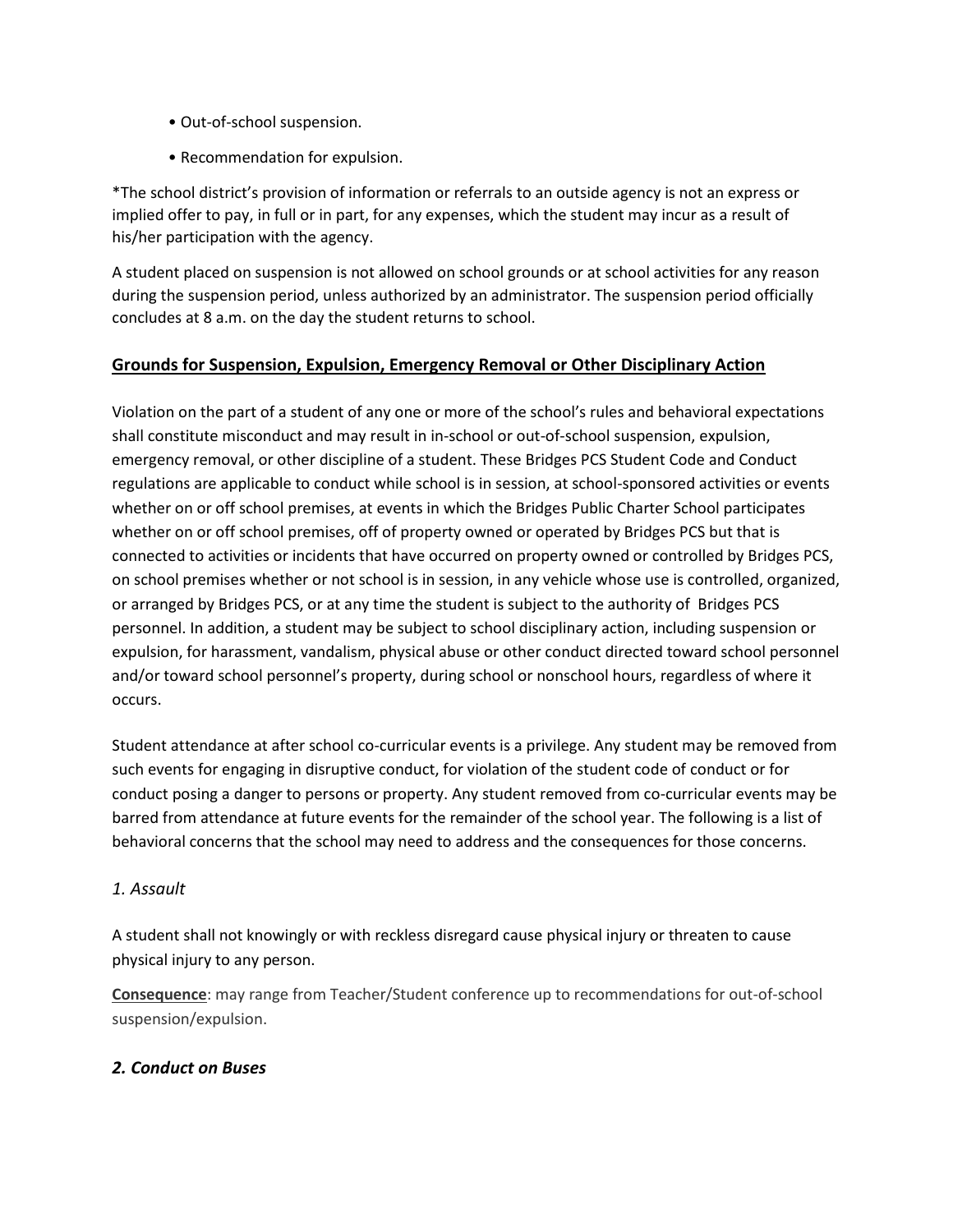The Bridges PCS Student Code of Conduct expectations are applicable on buses as they are in our building. Bus drivers are responsible for safely transporting students to and from school and enforcing bus rules. Children are responsible for reasonable and acceptable behavior while riding the bus. **Consequence**: student misconduct may result in the loss of bus riding privileges and/or other disciplinary actions.

### *3. Damage to Private Property*

A student shall not knowingly or with reckless disregard cause or attempt to cause damage to private property.

**Consequence:** may range from Teacher/Student conference up to recommendations for out-of-school suspension/expulsion

### *4. Damage to School Property*

A student shall not knowingly or with reckless disregard cause or attempt to cause damage to or deface school property including, but not limited to, buildings, grounds, equipment, materials, or computers or other technology. Parent(s) may be liable for payment for the cost to repair or replace any such property damage caused by the acts of their children.

**Consequence:** may range from Teacher/Student conference up to recommendations for out-of-school suspension/expulsion

### *5. Dangerous Weapons*

A student shall not possess, transport, transmit, conceal or attempt to possess, transport, transmit or conceal a dangerous weapon, firearm, knife, explosive ordnance, stun gun, Taser gun, other dangerous instrument, or "look-alike" counterfeit weapon, firearm, knife, ordnance or dangerous instrument. "Look-alike" weapons, firearms, knives, ordnance or instruments include, but are not limited to, any object a reasonable person might consider under the circumstances a dangerous weapon, firearm, knife, explosive ordnance or dangerous instrument.

As used herein, "firearm" shall be defined as in 18 USC section 921 and shall include, but not be limited to, any weapon (including a starter gun) which will or is designed to or may readily be converted to expel a projectile by the action of an explosive or other propellant; the frame or receiver of any such weapon; any firearm muffler or firearm silencer; or any destructive device as defined in 18 USC section 921 et seq. The definition of destructive device includes, but is not limited to, (1) any explosive, incendiary, or poisonous gas including, but not limited to, a bomb, grenade, rocket having a propellant charge of more than four ounces, missile having an explosive or incendiary charge of more than onequarter ounce, mine, or a device similar to any of the devices described herein or (2) any combination of parts either designed or intended for use in converting any device into any destructive device described herein and from which a destructive device may be readily assembled.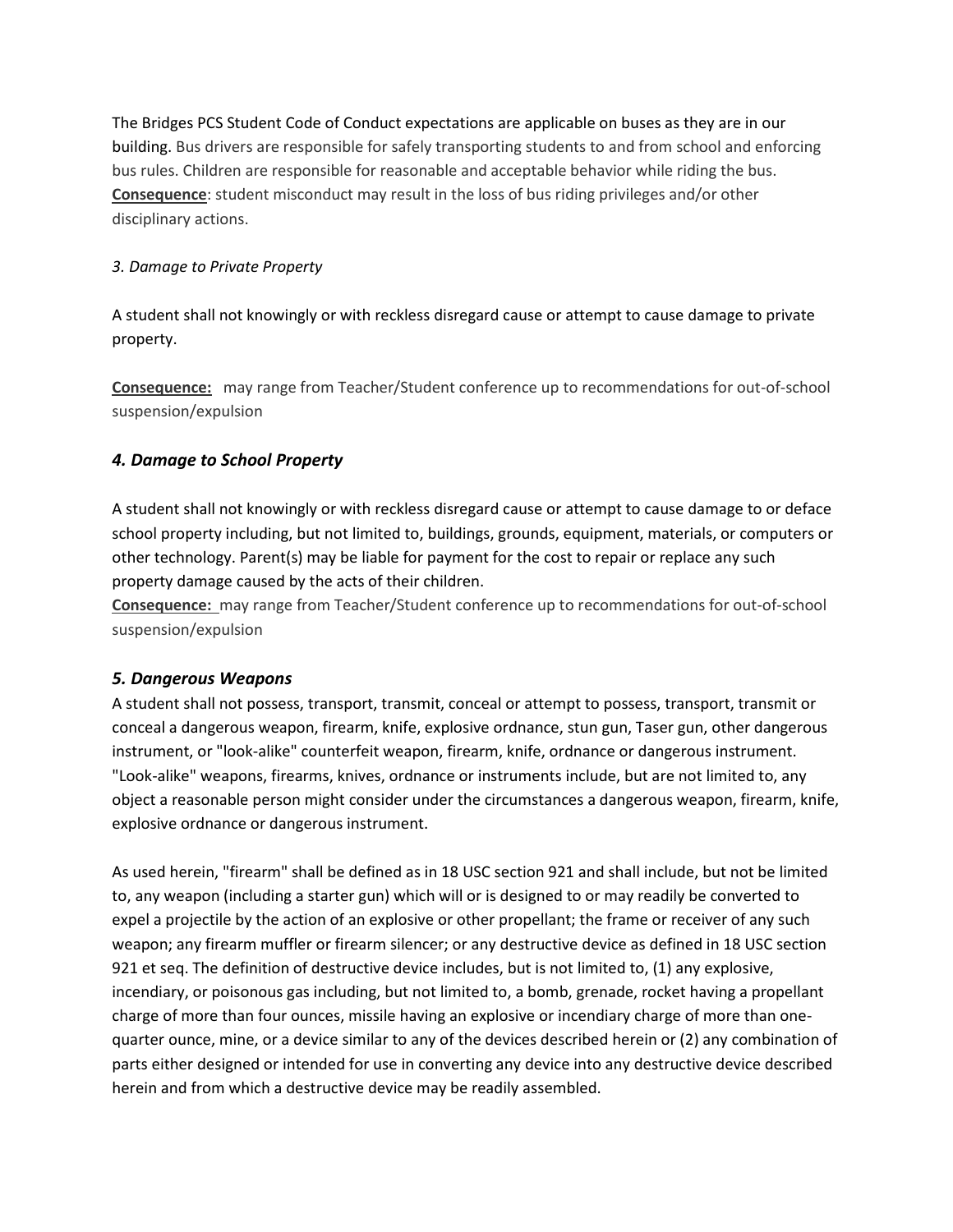As used herein, "knife" shall be defined as any instrument that possesses a pointed or sharp-edged blade of metal or other rigid material and that is designed or can be used for cutting, slicing or stabbing: this definition shall include, but is not limited to, straight razors, utility knives, box cutters, ice picks, pocket knives, switchblades and buck knives.

Nothing in this provision is intended to, nor shall it, preclude Administration from suspending, expelling or removing a student in accordance with the law for otherwise possessing, transmitting or concealing a weapon, explosive ordnance, or other dangerous instrument that is not as just defined herein. **Consequence:** may range from Teacher/Student conference up to recommendations for out-of-school suspension/expulsion.

# *6. Harassment, Bullying, Intimidation or Other Degrading, Disgraceful, Discriminating, and/or Racist Acts*

A student shall not harass, bully, intimidate, degrade, disgrace, disparage, incite, urge, provoke, threaten, discriminate, or cause mental or physical harm against any other student or school employee or otherwise disrupt the school environment. For this purpose, harassment, bullying or intimidation includes, but is not limited to: slurs; displaying inappropriate images or text; profanity; written information; stalking; relational aggression; cyber-bullying; denigrating remarks or actions; obscene gestures; the wearing or display of inappropriate insignia, signs, buttons, clothing or apparel; or other verbal, nonverbal or physical conduct including, but not limited to, those based on race, color, national origin, ancestry, citizenship, religion, sexual orientation, handicap, age or sex that are harassment as defined in the DCPS Bullying Prevention Policy or that have the purpose or effect of being severe, persistent or pervasive enough to create a situation of (1) causing or intending to cause any other student or school employee to be reasonably placed in fear of his/her personal safety; (2) reasonable fear of damage to students property; (3)causing or intending to cause a hostile, intimidating, threatening or an offensive/abusive educational environment for any other student or school employee; (4) causing or intending to cause material disruption of the educational process; (5) unreasonably interfering with a student's curricular , co-curricular or extracurricular performance or (6) otherwise adversely and unreasonable impacting upon a student's educational opportunities. These are violations that are disruptive to the educational process or may cause harm to other persons or property. **Consequence:** May range from Teacher/Student conference up to recommendations for out-of-school suspension/expulsion.

### *7. Disruption*

 A student shall not knowingly or with reckless disregard act or urge other students or persons to act in such a way as to cause by

 use of repetitive disruption, violence, force, noise, threat, intimidation, fear, passive resistance or any other conduct, the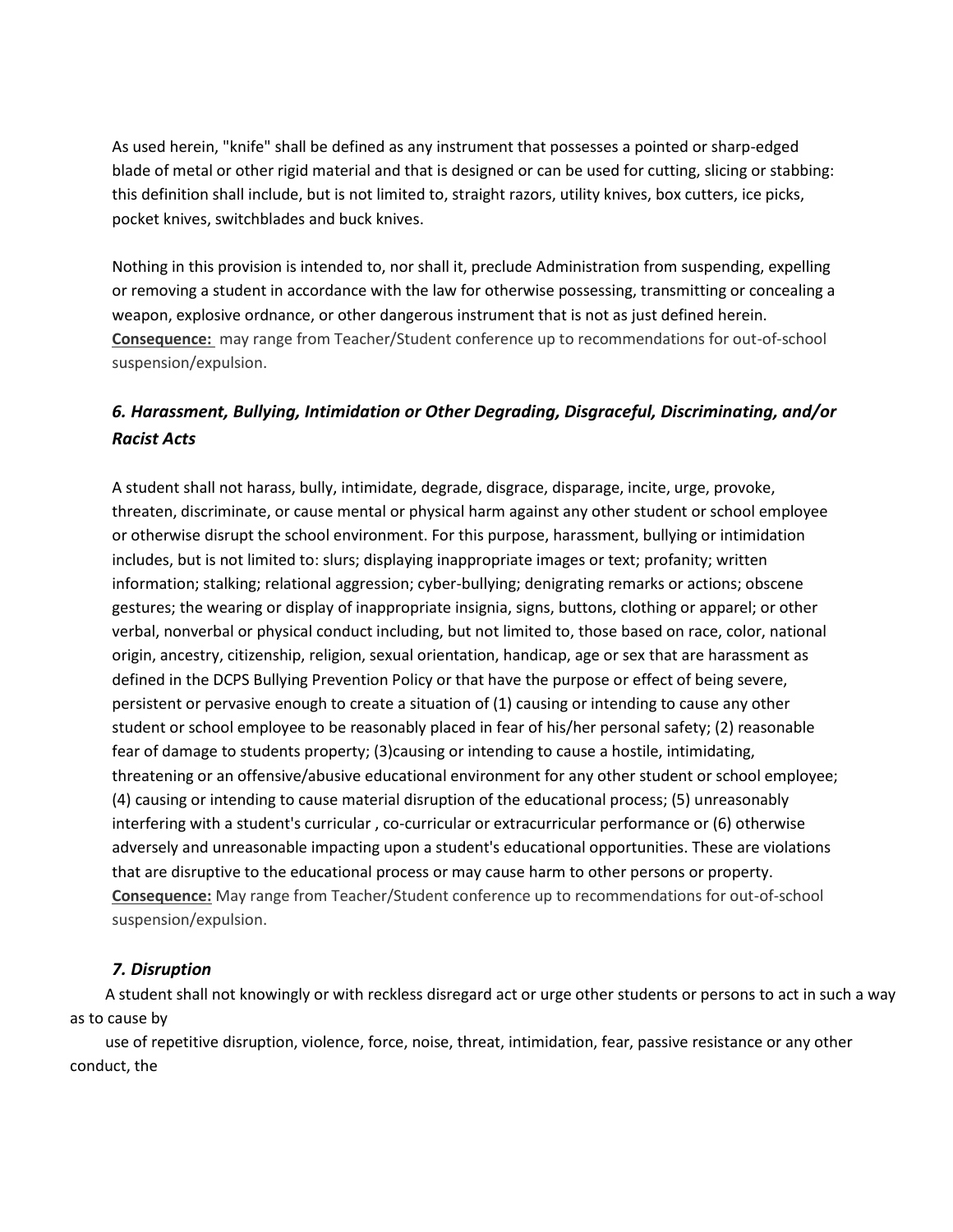substantial and material disruption of obstruction of any lawful mission, process or function of the educational process of the

school district, but not limited to, curricular and extracurricular activities.

**Consequence:** May range from Teacher/Student conference up to recommendations for out-of-school suspension/expulsion.

## *8. Fighting*

A student shall not engage in physically or verbally abusive or provocative activities or conduct directed toward another person which leads or, under the circumstances could lead, to harm to such person or bystander. Spectators are subject to disciplinary action if they are viewed to instigate, prolong or heighten a situation.

**Consequence:** May range from Teacher/Student conference up to recommendations for out-of-school suspension/expulsion.

## *9. Frightening or Intimidating Acts*

A student shall not engage in any act or conduct which, under the circumstances, a reasonable person would believe does or is intended to frighten, intimidate, bully, harass, or otherwise cause harm to the person toward whom the act or conduct is directed. Students are expected to be tolerant of individual differences. A student shall not knowingly or with reckless disregard engage in any act or conduct which causes another person to reasonably believe that such student will cause physical harm to the person or property of such other person.

**Consequence:** May range from Teacher/Student conference up to recommendations for out-of-school suspension/expulsion.

## *10. Insubordination*

A student shall not disregard or refuse to obey reasonable requests or directions given to the student by school personnel.

**Consequence:** May range from Teacher/Student conference up to recommendations for out-of-school suspension/expulsion.

## *11. Leaving School Premises*

A student shall not leave school premises before the hour of dismissal except where individual school policy otherwise provides or without first obtaining the consent of the principal, assistant principal or school nurse or their designee. In addition, a student shall not be in an improper area of the school away from proper supervision.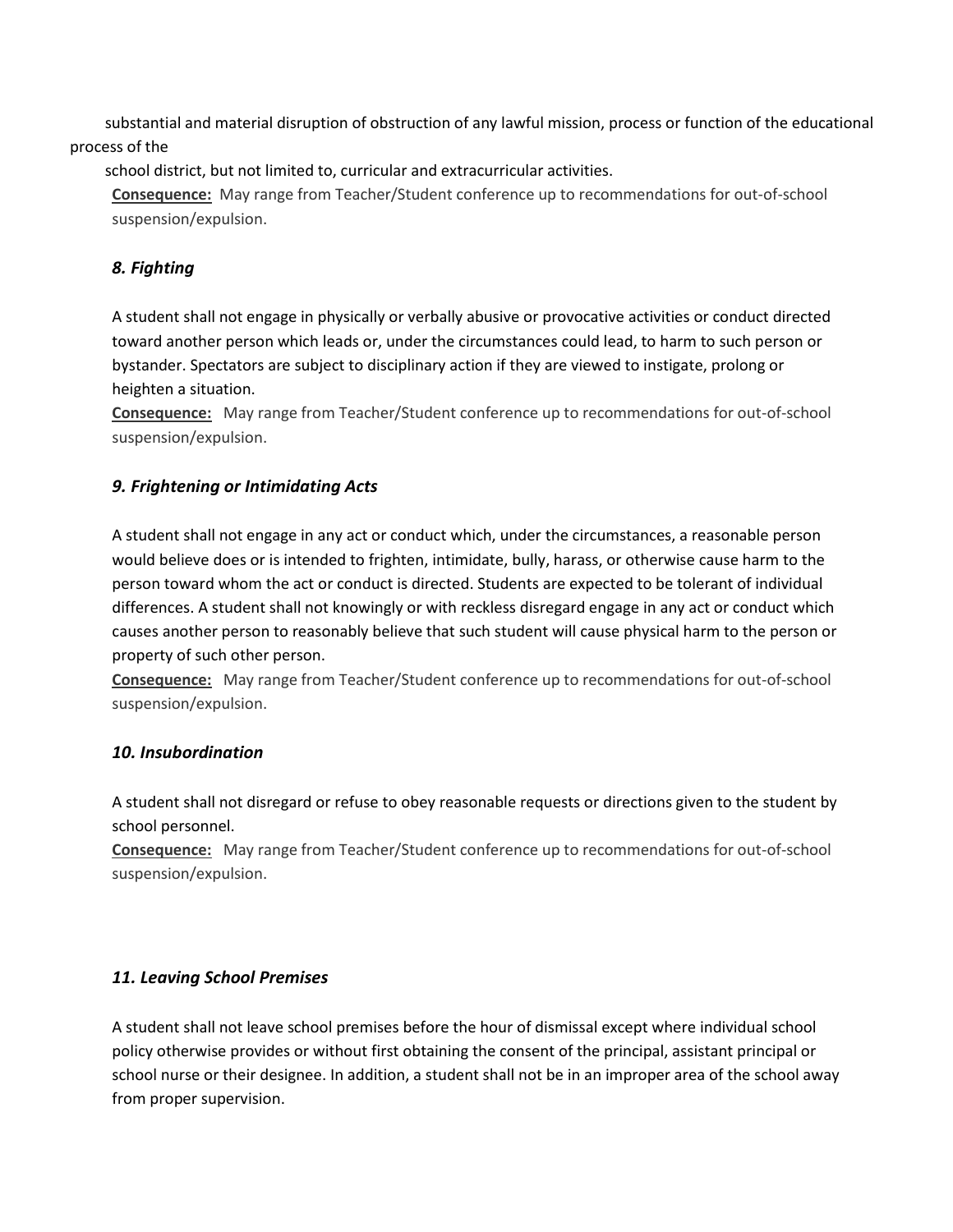**Consequence:** May range from Teacher/Student conference up to recommendations for out-of-school suspension/expulsion.

## *12. Use of Profane, Vulgar or Abusive Language or Gestures*

A student shall not use profane, vulgar, abusive, obscene or other words or gestures which, under the circumstances, are offensive to the sensibilities of ordinary people in the Bridges PCS community or which normal school activities. Such prohibitions include, but are not limited to, use of computers or other technology or communications.

**Consequence:** May range from Teacher/Student conference up to recommendations for out-of-school suspension/expulsion.

### *13. Other Conduct*

In recognition that any list of prohibited conduct cannot, with specificity, encompass every conceivable action which may properly be subject to discipline, the Principal or Administration shall have the authority to suspend or expel a student for conduct not specifically set forth herein and which substantially and materially disrupts or interferes with the good order, discipline, operation, academic or educational process taking place in the school or which substantially and materially is or poses a threat to the safety of persons or property.

**Consequence:** May range from Teacher/Student conference up to recommendations for out-of-school suspension/expulsion.

### *14. Repeated Violations or Other Circumstances*

These guidelines do not restrict school personnel from using judgment in interpreting and implementing consequences. The administration reserves the right to assign and establish procedures in areas where precedent has not been set.

**Consequence:** May range from Teacher/Student conference up to recommendations for out-of-school suspension/expulsion.

### **STUDENT DUE PROCESS RIGHTS**

Due process rights will be afforded each student before and/or during appropriate disciplinary action. Students will be given written or oral notice of the charges and an opportunity to respond to those charges.

For suspension of five (5) days or more, a written appeal may be filed with the building principal, within 24 hours, but the student will not be allowed to remain in school during the appeal.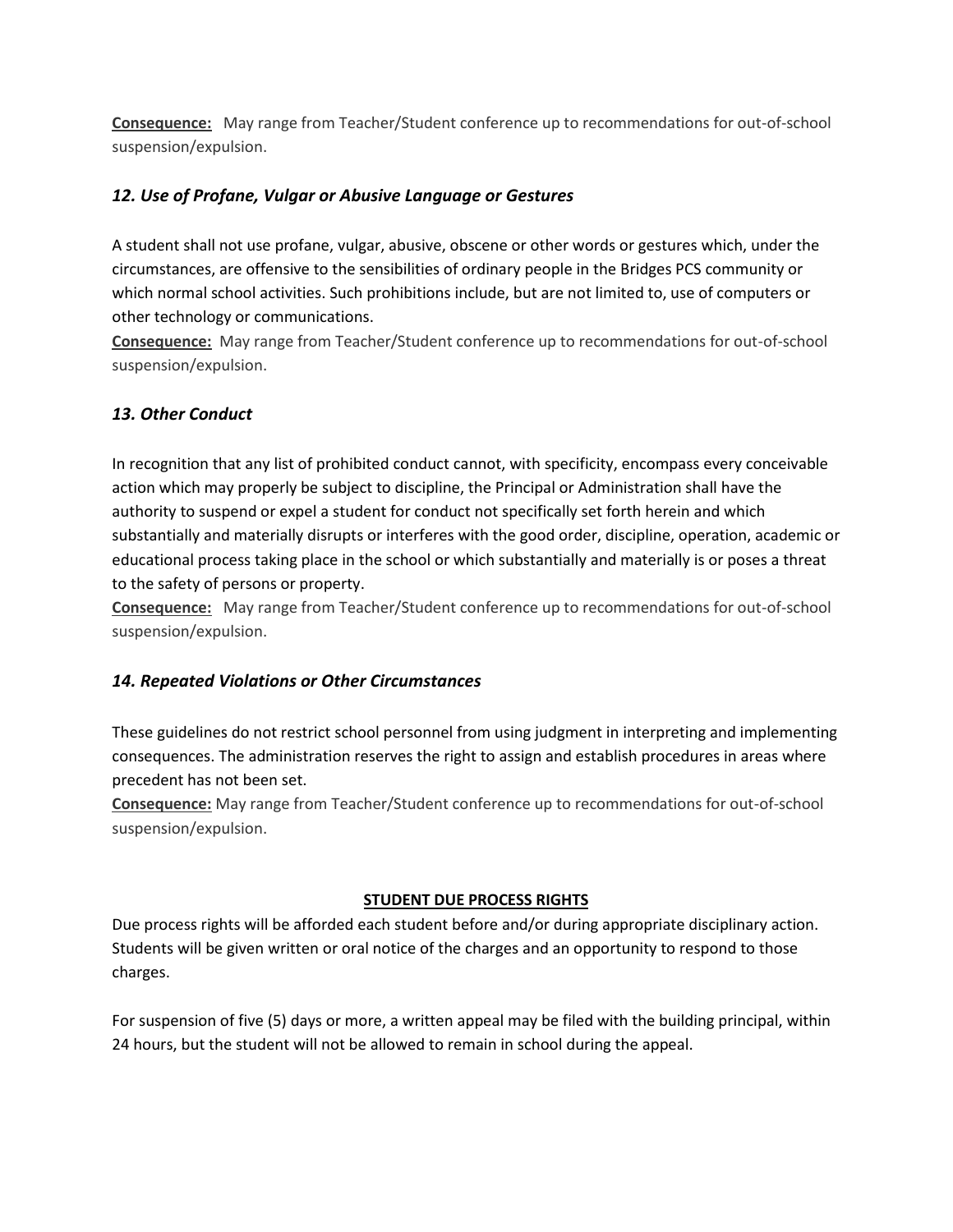When a student is considered for long-term suspension (6 or more days) or expulsion, the student's parent/guardian will receive written notification. The notification will contain:

- Charges and related evidence
- Time/place of the hearing
- Length of the recommended suspension or expulsion
- A brief description of the hearing procedure

Students being considered for long-term suspension or expulsion may or may not be immediately removed from school. A formal hearing will be scheduled with the BESST Team during which the student may be represented by his/her parents/guardian, legal counsel at his/her own expense, and/or by a person of his/her choice.

### **Grievance Procedure - Process to Appeal Decisions for Suspending and Expelling Students**

Bridges PCS encourages each student to learn at his or her individual potential, behave in a cooperative manner that supports learning, and treat other members of the community with respect. The Principal or Assistant Principal may suspend or expel a student under circumstances when the health and well being of the student or others is threatened, or due to the seriousness of the behavior. Students may be suspended from school for a specific number of days, or expelled from the school for the remainder of the year.

The decision to suspend or expel a student shall be made by the Principal or Assistant Principal, with or without the recommendation of the student's teacher or other school employees. The Principal or Assistant Principal determines the number of days for suspension based on the severity of the infraction, and previous infractions. The suspension or expulsion becomes effective immediately unless otherwise stated by the Principal or Assistant Principal. After three suspensions from school within the same school year, expulsion will be seriously considered. The decision to suspend or expel a student is made in writing and given to the parent/guardian. Ideally there is a meeting that the parent/guardian attends with the Principal or Assistant Principal and the student's teacher before the suspended student returns to school. It is not however a requirement that a meeting is held for a student to return to school at the end of the suspension period. The student's parent/guardian has five days to challenge the suspension or expulsion by submitting an appeal of the decision, in writing, to the Head of School who will provide it to the Board of Trustees for Bridges Public Charter School. The review of the appeal request made to the Board of Trustees will follow the timeline that is part of the school's Grievance Procedure outlined at the end of this document.

### **DISCIPLINE OF STUDENTS WITH DISABILITIES**

### I. **Purpose**

If a student violates Bridges Discipline Policy, before consequences or punishment are imposed, a school must consider whether the student has a disability evidenced by an IEP or 504 Plan. While all students may be disciplined, it is both illegal and unjust to punish a child when the offense is directly related to his or her disability or when the IEP or 504 Plan is not implemented.

### II. **Legal Standard**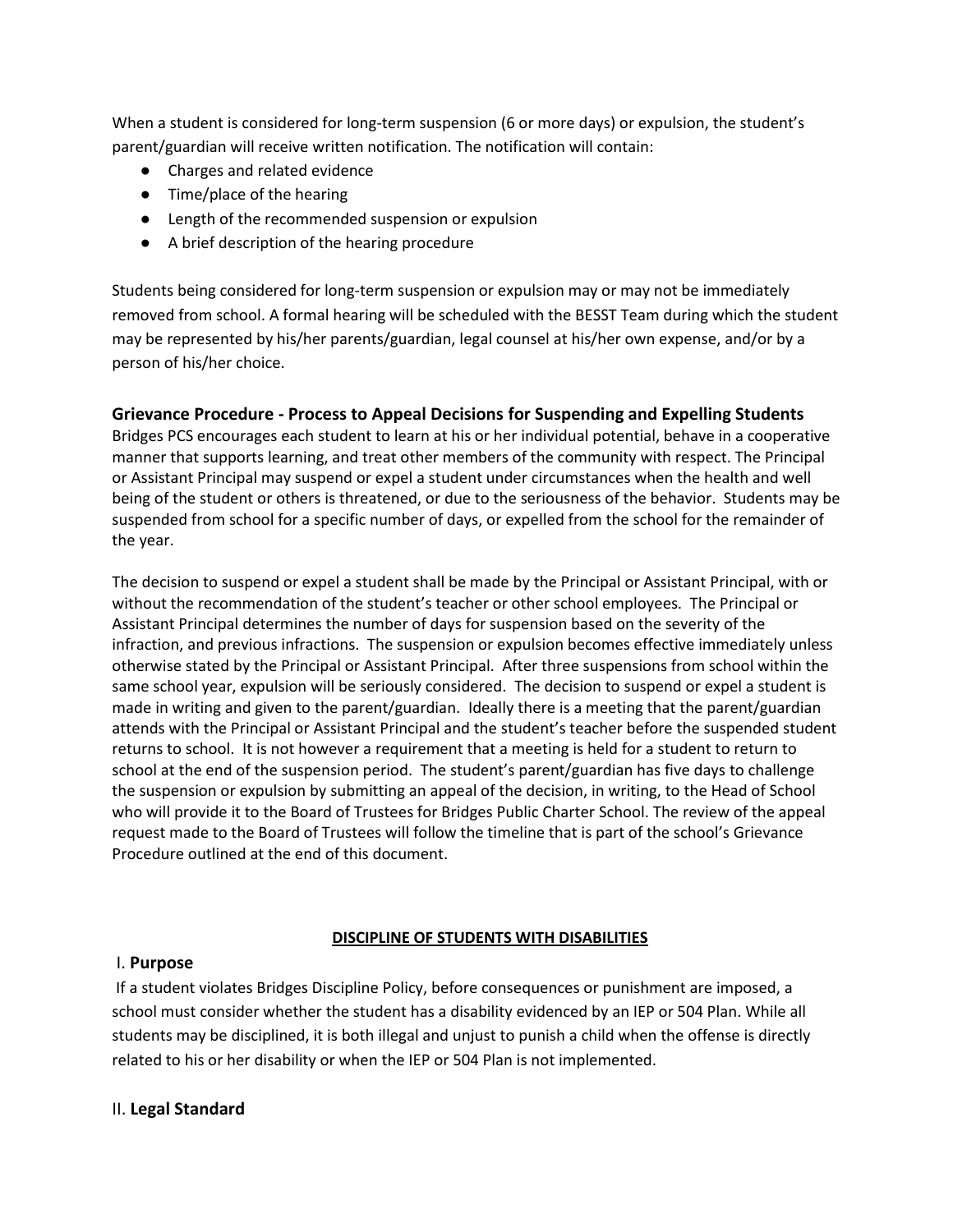Disciplinary actions give students with disabilities extra legal protections when the discipline constitutes a change in placement. A "change in placement" is a legal term that applies to the following situations:

• A suspension or expulsion for more than 10 consecutive school days. If a student has transportation on his IEP, then bus suspensions are also counted.

• Suspensions that may total less than 10 cumulative school days in a school year may be a change in placement if they appear as part of a pattern of suspensions. A pattern of suspensions may be found if the student is suspended for behavior that is "substantially similar" to behavior for which the child has previously been suspended. Factors may include same type of behavior, same victim, same class, same day of the week or same time of day. If the offense is a change in placement, the school team (including the parent) must advise parents in writing, provide a copy of the IDEA procedural safeguards, and hold a Manifestation Determination meeting to determine two issues:

- Was the student's misconduct caused by or directly and substantially related to the student's disability?
- Was the student's misconduct a direct result of the school's failure to follow the child's IEP?

If the team answers yes to either question, then the student's behavior is a manifestation of his/her disability. The student may not be suspended, expelled or transferred to a remedial disciplinary school as a punishment for misbehavior that is a manifestation of a disability. The team must conduct a functional behavioral assessment and create a behavior plan addressing ways that the school can help a student with a conduct issue. If the student already has a behavior plan, the plan must be reviewed and modified to address how the school can better assist the student with the conduct issue.

If all team members agree that the student's conduct was not a manifestation of his disability, then the student may be subject to the same consequences as all students. If a parent disagrees with the team's decision that the behavior was not a manifestation of the student's disability, the parent may request a due process hearing to challenge this finding. If the Hearing Officer agrees with the parent, the student will remain in the school where the offense was committed unless the parent and the school agree otherwise. However, during the period of expulsion or transfer to an alternative placement or remedial disciplinary setting, the student must continue to receive special education services prescribed by his IEP and a Behavior Plan must be created or revised to address the offending conduct.

If Bridges PCS orders a disciplinary removal that meets the definition of a change in placement, it must continue to make FAPE available to the student. This means that even if the child is suspended or expelled from a school, the LEA must ensure that the student continues to receive educational services.

## **III. Emergency Circumstances Involving School Safety: Weapons, Drugs or Serious Injury**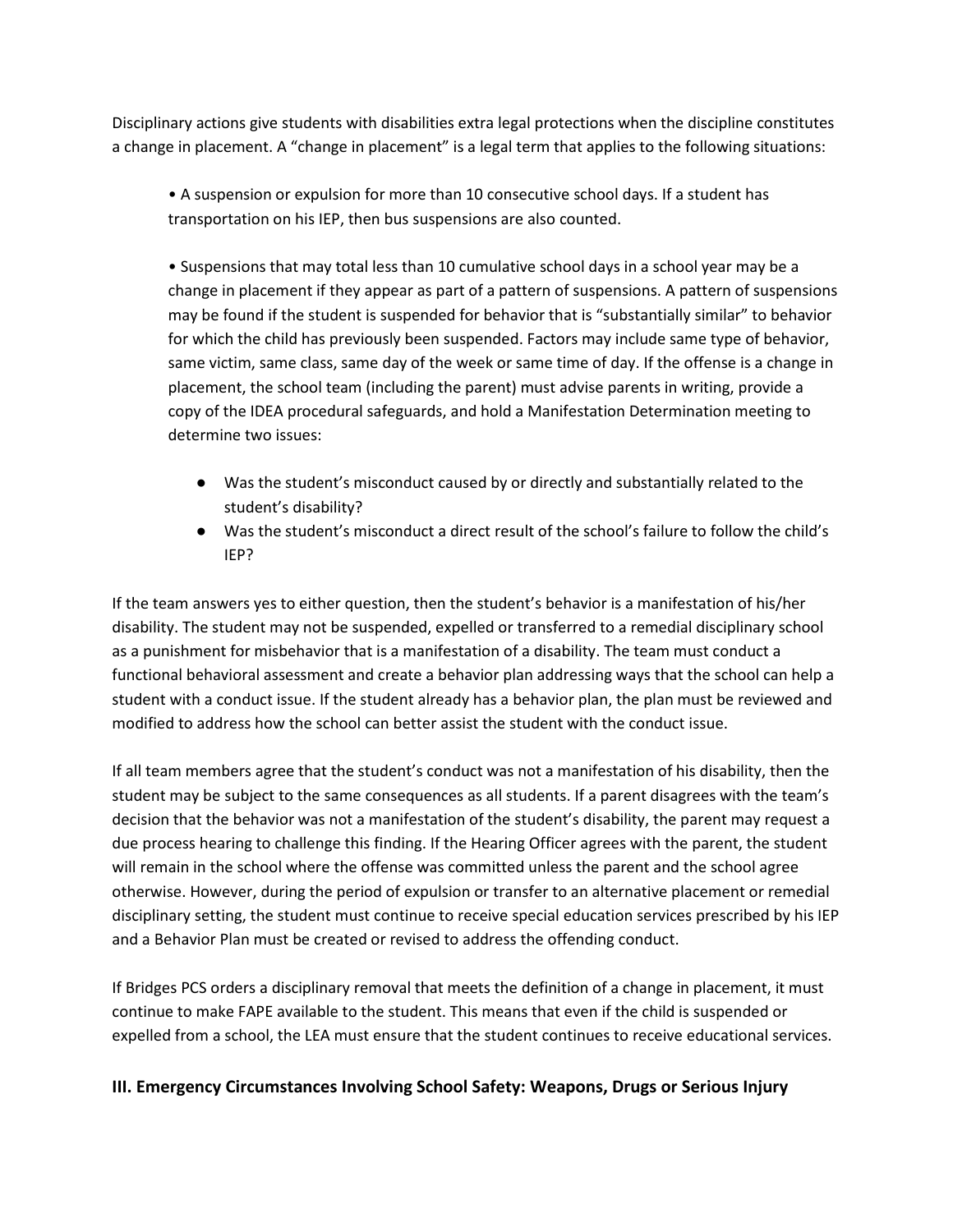If a student: possesses illegal drugs; is selling prescription drugs; carries a weapon; or causes serious bodily injury to another, either at school or during a school related activity, the school may immediately remove the student for up to 45 school days to an alternative or remedial disciplinary setting. To comply with the law, a 45 school day emergency removal for serious bodily injury must be serious, i.e., requiring medical treatment. Because drugs, weapons and serious bodily injury are so dangerous to a safe school climate, a school may remove a student under these circumstances for 45 school days regardless of whether a child has intellectual disability (formally MR) or even if the team believes that the behavior is a manifestation of the student's disability. During the 45 school-day period, the school must convene a manifestation determination meeting. If the school determines that the conduct is a manifestation, the school may have the child re-evaluated, create or revise an existing behavior plan, or hold an IEP meeting to consider a more intensive special education placement upon the expiration of the 45-day alternative placement or sooner. If all team members determine that the conduct was not a manifestation of the student's disability, then the 45 school day emergency placement may proceed to a disciplinary proceeding afforded to all students.

### **IV. Emergency Hearing/Dangerousness**

If a school has solid reasons to believe that keeping the student in his current school is "substantially likely to result in injury to the child or to others", the school should consult with the Special Education Director who may request an emergency hearing to ask a Hearing Officer to transfer the student to an alternative setting for up to 45 school days. Dangerousness may exist even if there is no Code of Conduct violation. It is a consideration based on serious safety concerns for the student and/or the school community.

#### **V. Notice to Parents**

Any time a student with an IEP or 504 plan is removed to an alternative or remedial disciplinary setting, the parent must be given a prior written notice stating this decision and a copy of the procedural safeguards.

#### **ATTENDANCE POLICY**

### **Attendance**

#### **Attendance Counts: Attend all day, every day, for the full day**

Each student is expected to attend school every day for the entire school day unless there is an exceptional health or family reason that prevents their attendance. School begins at 8:20 a.m. and ends at 3:30 p.m. On Fridays school ends at 1:00 p.m. After 8:45 a.m. a student is considered late to school. Students who have a doctor's note will be received at school up to 2:30 pm. Students who gave prior notice by phone call or email of tardy arrival will be received up to 12:00 p.m. without a doctor's notice. Students without a doctor's note or prior notice of tardy will not be received after 10 a.m.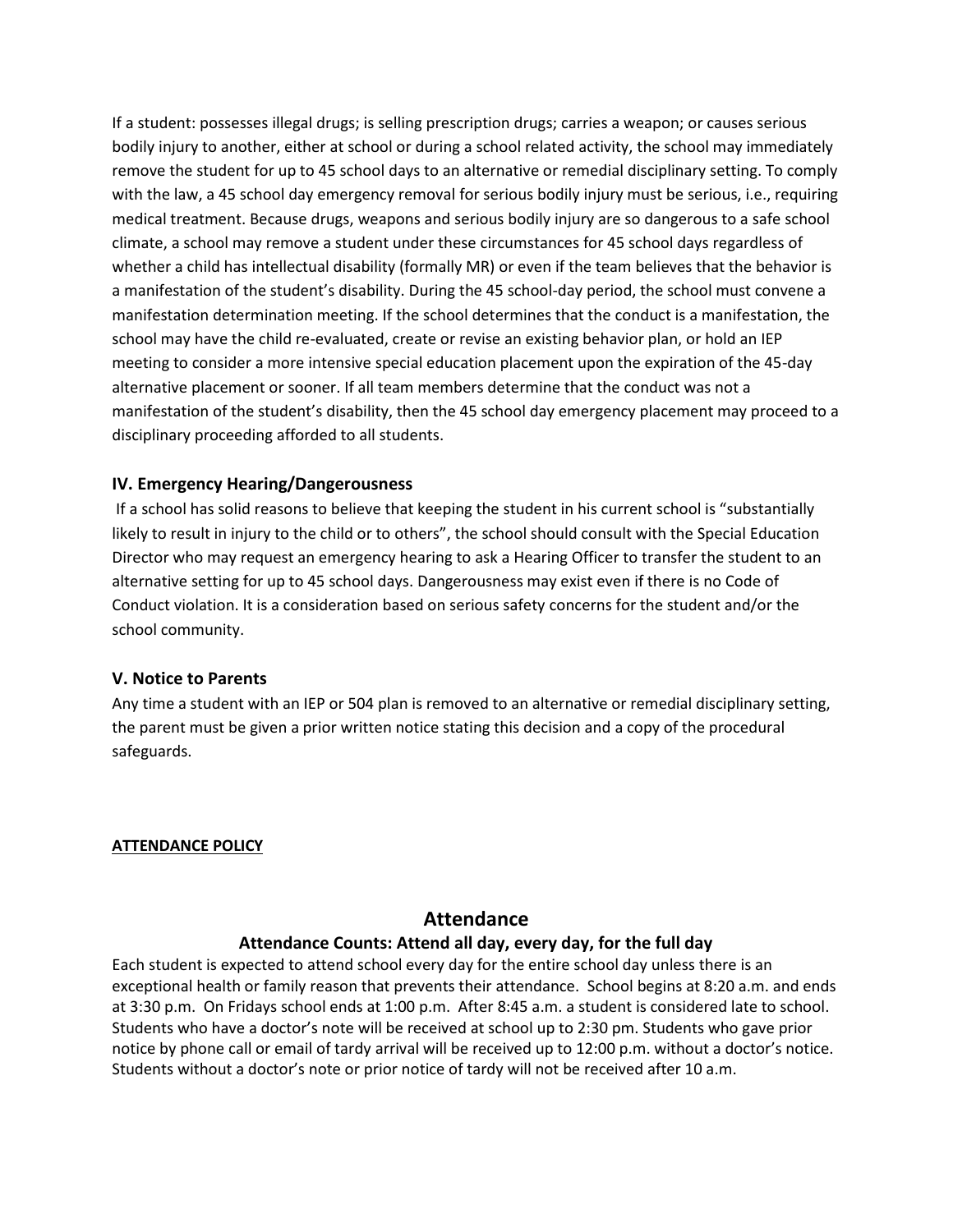Students should be picked up from school between 3:30 p.m. - 3:45 p.m. Monday - Thursday and between 1:00 p.m. - 1:15 p.m. on Fridays. If a parent is going to arrive after the pick-up times, they must notify the front office. Students not picked up at the end of the school day will be held lobby until pick up by school staff. Parents / Guardians will be charged by the school one dollar per minute late pick-up fee for the student. Parents will receive a late fee invoice documenting dollar amount owed to the school for child care. Please be advised that not picking up your child from school is considered leaving a child unsupervised and can result in a referral to Child and Family Services Agency (CFSA).

### **How do I report my child's absence:**

Please report all absences to the front office staff as soon as the need for the absence is known. If we do not receive advance notice of an absence, we will call the students' parent/guardian to determine the reason for the absence. Please share notice of the absence preferably by 9:00 a.m. Otherwise, all notice of an absence must be given within 5 days of the student returning to school

### **Other Ways to Report an absence**

All written notices should have the student's name, class, date of and reason for the absence. All absences are unexcused until a notice is given within 5 days of return. After 5 days of return without a notice the absence will be unexcused.

- · Email the attendance line[: attendance@bridgespcs.org](mailto:attendance@bridgespcs.org)
- . Written notice submitted to the front office staff.
- · The school can provide an attendance absence form at the front desk that can be completed to provide the documentation of the student's absence.

DC Law requires this written documentation of all absences from school.

### **An absence from school is considered unexcused until a written note or e-mail is submitted to the front office.**

An absence is excused when a student (a) has a valid excuse and, (b) provides a written note from a parent/guardian or doctor within five (5) days of the absence. All excused notes are subject to monitoring and verification. Absences are only excused by the Principal or Assistant Principal. The following are considered reasons for excused absences:

### **Student Illness**

- Student **must** provide a doctor's note for absences over three consecutive (3) days
- Parents can provide a maximum of five (5) handwritten notes/emails/calls to excuse an absence due to illness if the student is too sick to attend school but does not necessarily require a doctor's visit.
- After five (5) handwritten notes are submitted, all other absences due to illness can only be excused with a doctor's note. Otherwise the parent/guardian will be asked to meet with the Attendance Coordinator

### **Other examples of excused absences:**

- Medical Appointments
- Students are expected to attend school before/after the appointment
- Religious holidays
- Death in the Family
- Family Emergency, such as house fire, flood, violence, proven utility outage, sudden illness of a family member
- Mandatory court appearance.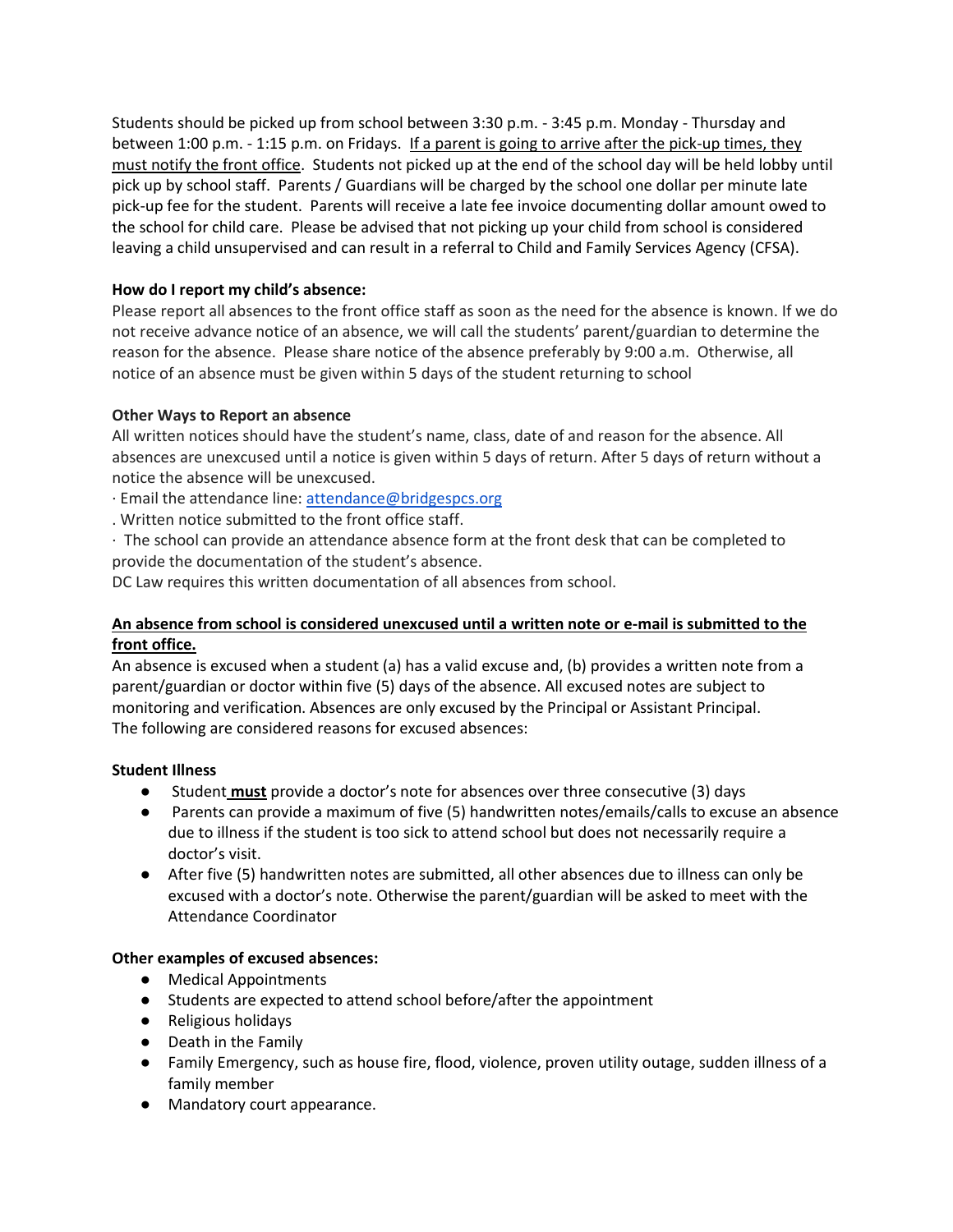- Suspension or expulsion from school by an administrator
- Temporary closing of the school facility or suspension of classes due to severe weather or other conditions requiring the closing of the school facility or suspension of classes
- Other absences approved in advance by the Principal or Assistant Principal upon the written request of a parent/guardian
- Transportation provided by the school according to a student's IEP not picking up a student.

If a valid **written excuse** is not provided within five (5) days of the absence, the absence may be considered unexcused.

#### **Illness Excuse Requirements:**

### *After an illness for three (3) days or more:*

Students absent from school due to illness for 3 or more consecutive days must submit a doctor's note verifying that the student has been cleared by a doctor and can return to school. Families are expected to schedule recreational activities and vacations during designated school breaks. A family vacation outside of school break time is not automatically an excused absence for a student.

If a parent disagrees with a decision made about whether an absence is excused or unexcused, they should request to meet with the Principal or Assistant Principal to address their concerns. If parent/guardian needs help in addressing challenges with attendance (i.e. transportation, sickness, etc.), they should request to meet the school's Social Worker or Counselor.

#### **When is an Absence Unexcused?**

An absence is unexcused when a student fails to attend school without a valid excuse. The following are considered reasons for unexcused absences:

- Family Vacations within the school year
- Extended vacation before and after a school break
- Oversleeping
- Weather related concerns that did require school closing.
- Other absences may be deemed unexcused by the Principal or Assistant Principal, this list does not cover all issues or concerns.

#### **Tardiness**

**Bridges PCS school arrival time is between 8:20 a.m. – 8:45 a.m. A student who arrives to school after 8:45 a.m. is tardy. Attendance and tardiness are recorded by each classroom shortly after the beginning of the school day.**

If a student arrives **after 8:45 a.m.,** parents must sign their child in at the front desk in the tardy log. Students who are tardy miss important information and instructional time and disrupt the classroom's schedule. If a student is repeatedly tardy, the following actions are taken:

| <b>Tardy Arrivals</b>               | <b>Action Taken by the School</b>                                            |
|-------------------------------------|------------------------------------------------------------------------------|
| Student arrives tardy, after 10:00  | School will not accept student for the school day without prior notification |
| a.m.                                | about a tardy arrival past 10:00 a.m. With prior notification from parent    |
|                                     | about tardy arrival student will be accepted to school up until 12:00 p.m.   |
|                                     | (noon).                                                                      |
| Student arrives tardy five (5) days | Attendance Coordinator monitors situation. Letter sent home to the family,   |
| during the school year.             | reviewing the school's policies concerning tardy arrival, attendance and     |
|                                     | absences from school.                                                        |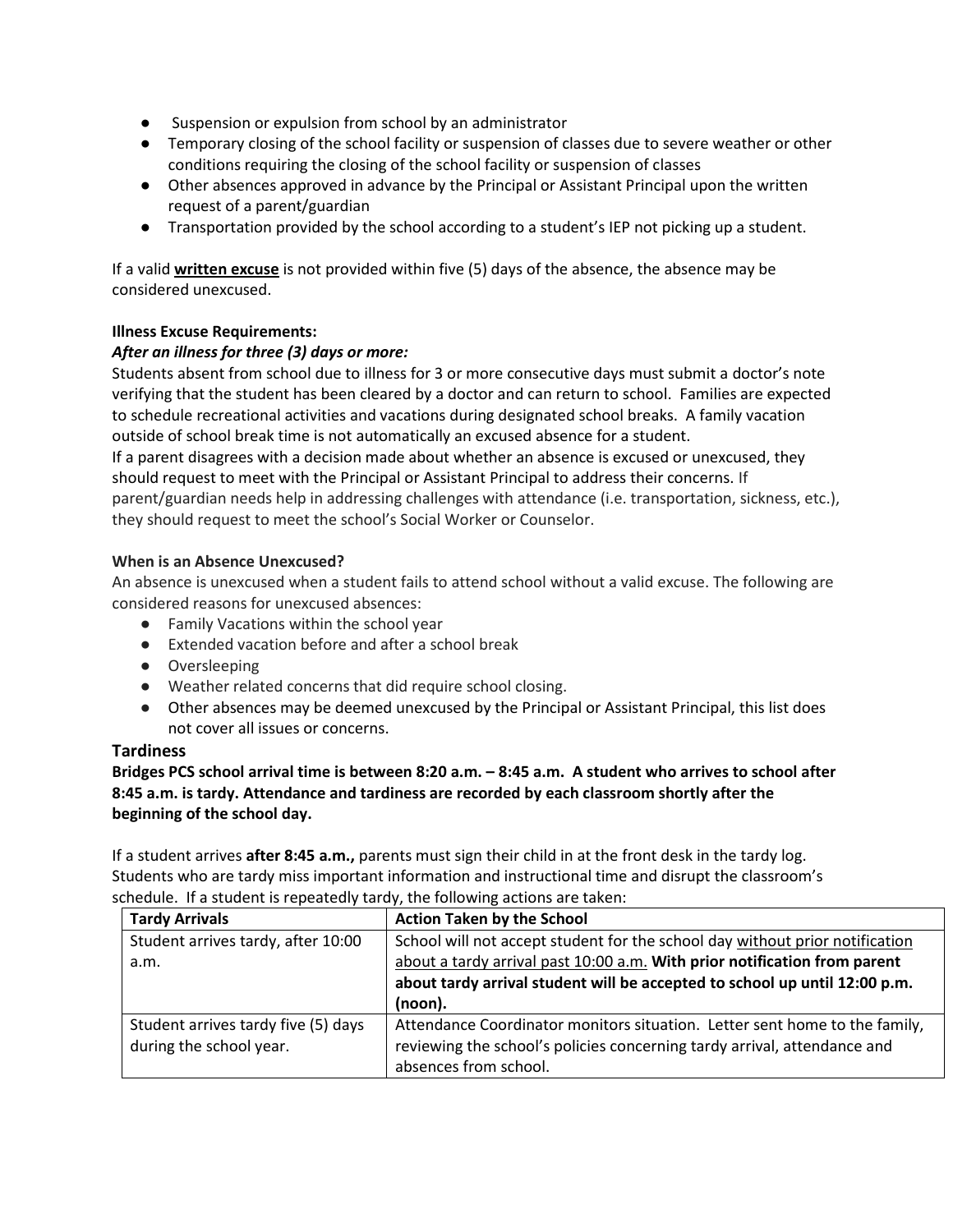| Student arrives tardy ten (10) times | For 10 or more tardy arrivals, a letter is sent home requesting a family /     |
|--------------------------------------|--------------------------------------------------------------------------------|
| during the school year.              | school meeting to discuss attendance. Parent/guardian is advised that          |
|                                      | significant additional tardiness during the school year may be grounds for     |
|                                      | discontinuance from school the next academic year. A significant number of     |
|                                      | tardy arrivals may also be a factor in retention decisions. Problem-solving    |
|                                      | efforts and goal-setting is done by the family and school staff.               |
| Student arrives late more than 20%   | Arriving late for more than 20% of school days for the first three quarters of |
| of school days in the first three    | the year may be grounds for discontinuance from school the next academic       |
| quarters of the year.                | year. A significant number of tardy arrivals may also be a factor in retention |
|                                      | decisions.                                                                     |

## **Absences**

Extensive absences from school negatively impact a student's learning and success in the school setting. Families are expected to schedule recreational activities and vacations during designated school breaks. Persistent absenteeism from school will result in the following actions being taken:

| <b>Absences</b>         | <b>Action Taken by the School</b>                                                  |
|-------------------------|------------------------------------------------------------------------------------|
| For all absences        | The classroom team will call parent/guardian for inquiry and support with          |
|                         | attendance each time a student is absent from school. They will also review the    |
|                         | attendance policies and protocols.                                                 |
|                         |                                                                                    |
|                         | The family will receive an automatic call from the school to notify you that your  |
|                         | child was not in school today.                                                     |
| 4 unexcused absences.   | Front Office staff monitors situation. Letter is sent home to the family reviewing |
|                         | the school's policies concerning tardy arrival, attendance and absences from       |
|                         | school.                                                                            |
| After 3 consecutive     | Front Office staff will contact the family for inquiry and support around          |
| unexcused absences from | attendance. If absenteeism is due to illness, information must be shared with      |
| school.                 | school so plans for providing school work to student can be made to maintain       |
|                         | student's learning. School requires medical documentation if a health problem is   |
|                         | the cause of absenteeism prior to the student returning to school. If Front desk   |
|                         | staff cannot make contact with parent/guardian, the Attendance Coordinator will    |
|                         | be notified and a meeting be completed.                                            |
| 5-9 unexcused absences  | Attendance Coordinator will send a letter home requesting the parent/ guardian     |
|                         | to attend a meeting with the School' RTI (Response to Intervention) Team.          |
|                         | Problem-solving efforts and goal-setting are done by the family and school staff.  |
|                         | An attendance contract may be developed.                                           |
| 10 unexcused absences   | Based on DC State Board of Education Truancy Policy, when a student reaches        |
|                         | ten (10) unexcused absences, the school must make an immediate referral to         |
|                         | Child and Family Services Agency (CFSA). The referral by the school to CFSA        |
|                         | must happen within two (2) days of the 10 <sup>th</sup> unexcused absence.         |
|                         | Parents/guardians are advised that significant unexcused absences of 10 or more    |
|                         | without adequate medical explanation may be grounds for discontinuance from        |
|                         | school the next academic year. A significant number of absences may require        |
|                         | that a student be retained. A letter is sent home requesting a family/school       |
|                         | meeting to discuss attendance. Problem-solving efforts and goal-setting is done    |
|                         | by the family and school staff. An attendance contract is completed outlining      |
|                         | steps to be taken to support the student's everyday attendance.                    |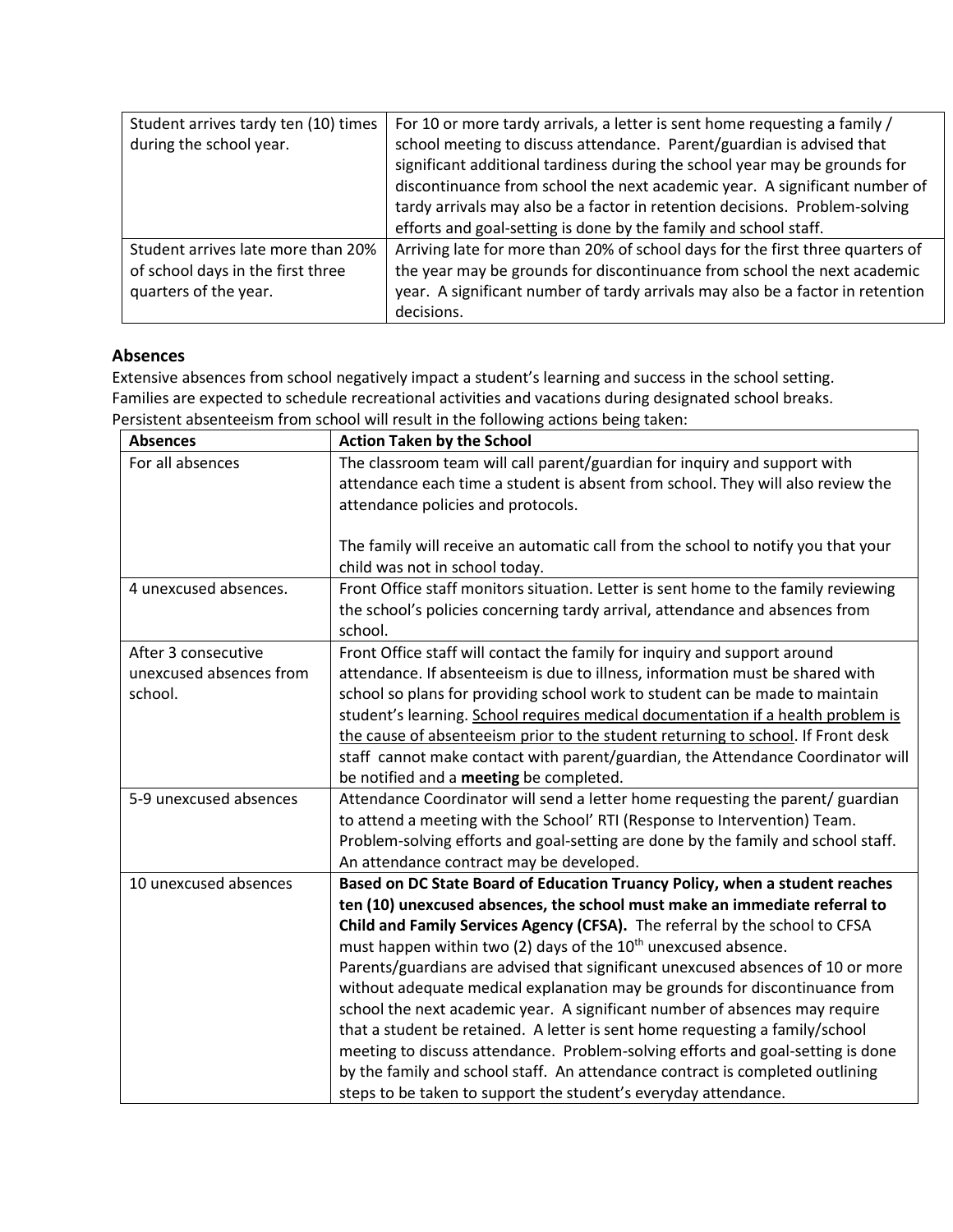| 10 consecutive unexcused | The family will receive an automatic home visit from the school counselor or   |
|--------------------------|--------------------------------------------------------------------------------|
| absences                 | Social Worker.                                                                 |
| 20 consecutive unexcused | Meeting will occur with family to review on-going attendance concern. Possible |
| absences                 | outcome may be the student being unenrolled from school. This will be with the |
|                          | exception for students who are identified as homeless.                         |

## **Early Departure**

Whenever a student must leave school during school hours, the parent/guardian must sign out the student in the Early Departure / Dismissal Log. Students should remain in class until the end of the school day. Students who are picked up early miss important information and instructional time and disrupt the classroom's schedule. If a student is repeatedly picked up early, the following actions will be taken:

| <b>Early Departure</b>                | <b>Action Taken by the School</b>                                          |
|---------------------------------------|----------------------------------------------------------------------------|
| Student leaves early five (5) days in | Teacher and Attendance Coordinator monitors situation. Letter is sent      |
| a quarter.                            | home to the family reviewing the school's policies concerning tardy        |
|                                       | arrival, attendance and absences from school.                              |
| Student leaves early more than ten    | School requires medical documentation if a health problem is the cause of  |
| (10) days in a quarter.               | early departures from school. For more than ten (10) early departures in   |
|                                       | a quarter, a letter is sent home requesting a family / school meeting to   |
|                                       | discuss attendance. Parent/guardian is advised that significant additional |
|                                       | early departure for three quarters may be grounds for discontinuance       |
|                                       | from school the next academic year. A significant number of early          |
|                                       | departures may also be a factor in retention decisions. Problem-solving    |
|                                       | efforts and goal-setting is done by the family and school staff.           |
| Student leaves early more than        | Leaving early for more than 20% of school days for the first three         |
| 20% of school days in the first       | quarters of the year may be grounds for discontinuance from school the     |
| three quarter of the year.            | next academic year. A significant number of tardy arrivals may also be a   |
|                                       | factor in retention decisions.                                             |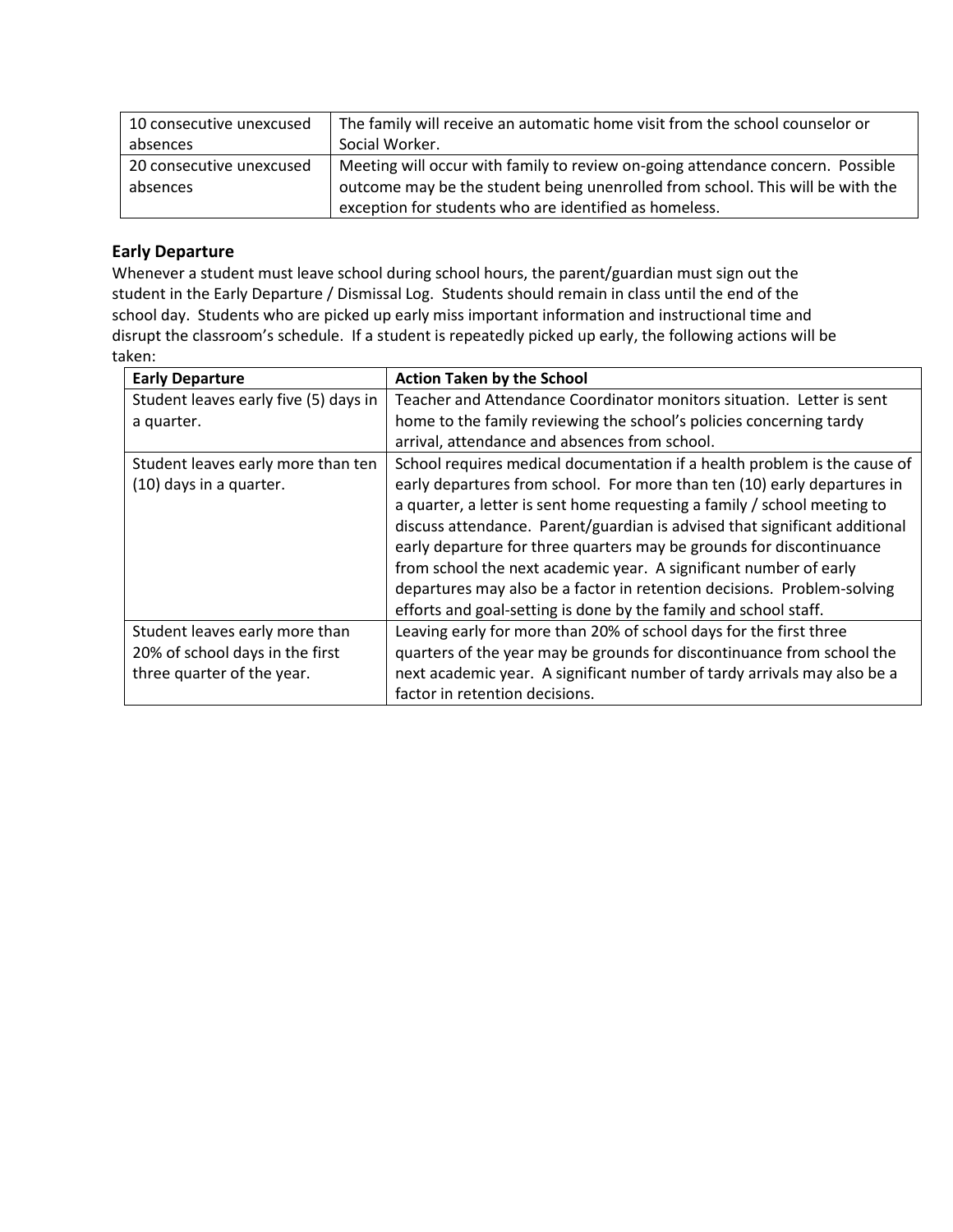### **NON-DISCRIMINATION POLICY**

In accordance with Federal law and U.S. Department of Agriculture (USDA) policy, this institution is prohibited from discriminating on the basis of race, color, national origin, sex, age, or disability. To file a complaint alleging discrimination, write USDA, Director, Office of Civil Rights, 1400 Independence Avenue SW, Washington, DC 20250-9410 or call, toll free, (866) 632-9992 (Voice). TDD users can contact USDA through local relay or the Federal Relay at (800) 877-8339 (TDD) or (866) 377-8642 (relay voice users). USDA is an equal opportunity provider and employer. The District of Columbia Human Rights Act, approved December 13, 1977 (DC Law 2-38; DC Official Code § 2-1402.11(2006), as amended) prohibits discrimination on the basis of marital status, personal appearance, sexual orientation, gender identity or expression, family responsibilities, familial status, source of income, place of residence or business, genetic information, matriculation, or political affiliation of any individual. To file a complaint alleging discrimination on one of these bases, please contact the District of Columbia Office of Human Rights at (202) 727-3545.

### **GRIEVANCE POLICY**

#### **Grievance Procedures**

A grievance is any significant concern that arises in the treatment of a student or adult. This policy should not be interpreted by any person as anything more than a method of solving problems before they reach damaging proportions.

#### **Grievance Procedures for Parents/Guardians and Students**

It is the policy of Bridges Public Charter School to treat all students in a fair and impartial manner. A student's parent or guardian or an individual student may submit a grievance to the Bridges Public Charter School to resolve a problem as quickly, fairly, and informally as possible.

A parent or guardian who believe that s/he or his/her child has been treated unfairly or discriminated against or a student who believes that s/he has personally been treated unfairly or discriminated against is encouraged to utilize the following grievance procedures:

Step 1. In the event a parent or guardian of a student believes that his/her child has been treated unfairly, the parent or guardian should discuss the situation with the student's classroom teacher. If a student him or herself has a concern, and believes that s/he has been treated unfairly, s/he or the teacher may arrange a meeting of all parties involved in the grievance to work out an informal solution to the grievance.

Step 2. If a resolution cannot be reached through discussion with the classroom teacher, the parent/guardian or student should arrange to discuss the situation with the Principal. The parent/guardian or student should provide information to the Principal about any efforts to resolve the situation with the teacher and the outcome. (If the problem is not a classroom issue, Step 2 (addressed to the appropriate administrator) would be the first step in the grievance process.

Step 3. If after Step 2 the parent/guardian or student is still not satisfied with the school's response, the parent or guardian of the student should put the complaint in writing—not e-mail—to the Principal. Complaints can be hand-delivered to the Principal's office or mailed to 100 Gallatin St. NE, Washington,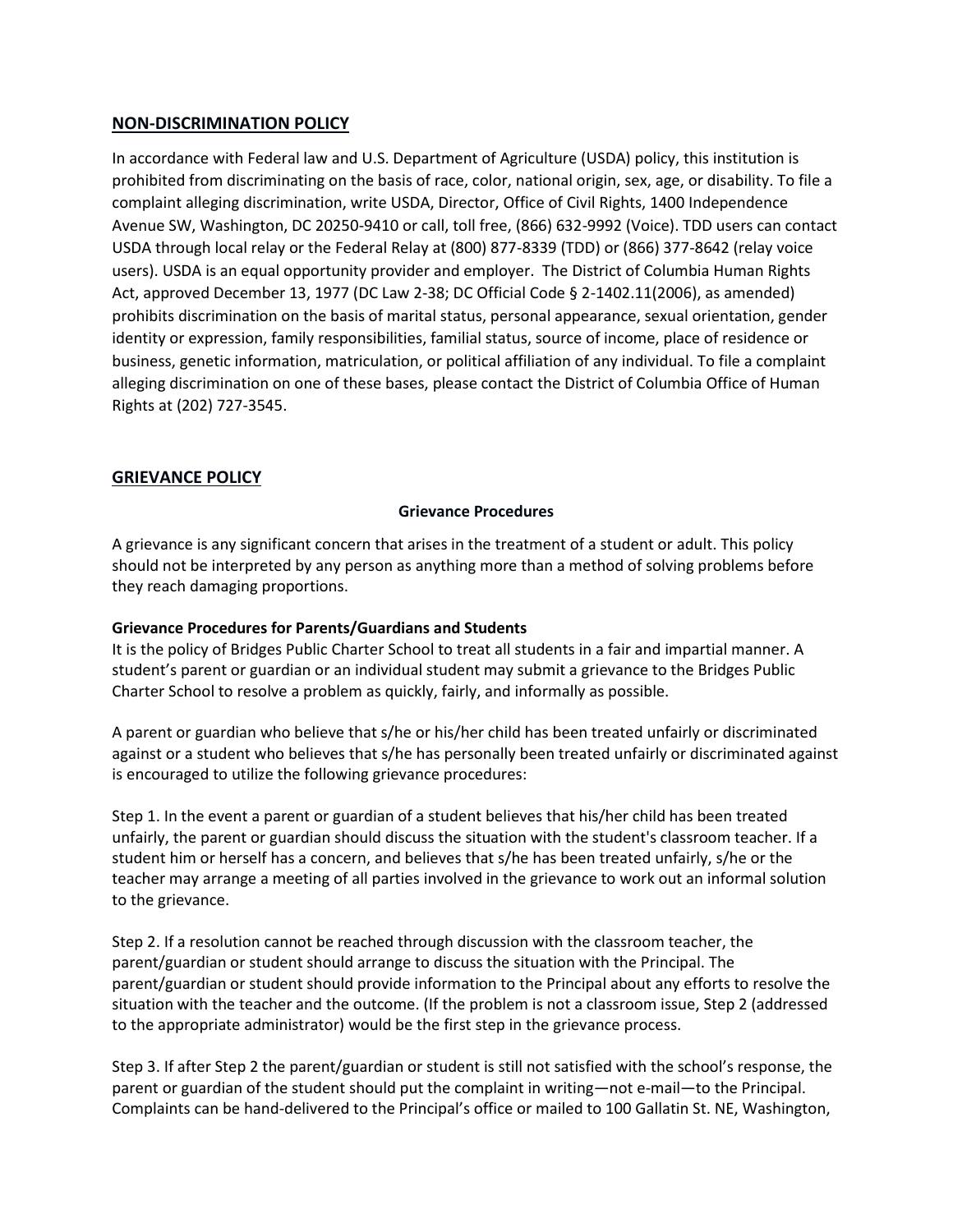DC 20011. The written document should state clearly that it is intended to initiate the grievance process and it should state the nature of the complaint, the date(s) of the occurrence, and the desired result.

Upon receipt of the complaint, the Principal (or designee) will initiate an adequate, reliable, and impartial investigation of the complaint. Each investigation will include, as necessary, interviewing witnesses, obtaining documents and allowing parties to present evidence. All documentation related to the investigation will remain confidential. Within 15 school days of receiving the complaint, the Principal or designee will respond in writing to the complaint, summarizing the course and outcome of the investigation and any appropriate corrective or remedial action necessary.

Step 4. If the parent/guardian or student remains unsatisfied with the resolution reached by the Principal in writing, the parent or guardian of a student should submit a written statement of appeal to the Head of School, which should include the written material (his/her complaint and the Principal's response), within five school days of receiving the Principal's response. Complaints can be handdelivered to the Head of School's office or mailed to 100 Gallatin St. NE, Washington, DC 20011. The parent or guardian of a student must notify the Principal of this action.

Step 5. The Head of School will review all relevant information and meet with the parties involved as necessary. Within 10 school days, the Head of School will issue a decision in writing summarizing the outcome of the appeal and any corrective or remedial action to be taken.

Step 6. If the parent/guardian or student remains unsatisfied with the resolution reached by the Head of School, the parent/guardian or student should submit a written statement of appeal to the Chair of the Board of Trustees within five school days of receiving the Head of School's response. The statement of appeal can be submitted to the Head of School who will provide it to the Board. The statement of appeal can also be submitted to the Board of Trustees via email at the following email address: BPCSboard@bridgespcs.org. The parent or guardian of a student must notify the Head of School of this action.

Step 7. Within 10 school days, the Board Chair will convene a meeting of the Appeals Committee of the Board to discuss the grievance and all relevant information. The parties and their representatives may be invited to participate in this meeting if necessary. Within 10 school days of this meeting, the Board Chair will issue a decision in writing summarizing the outcome of the appeal and any corrective or remedial action to be taken.

Parents and guardians of students are obligated to cooperate in good faith in the investigation and resolution of any grievance raised by them or against them. There will be no retaliation of any kind against individuals who file a complaint or participate in a complaint investigation. At their own expense, individuals may seek outside counsel or guidance to assist them in the grievance process. This grievance procedure does not bar individuals from filing claims in other forums to the extent permitted by state or federal law.

#### **FERPA POLICY**

**Family Educational Rights and Privacy Act (FERPA)**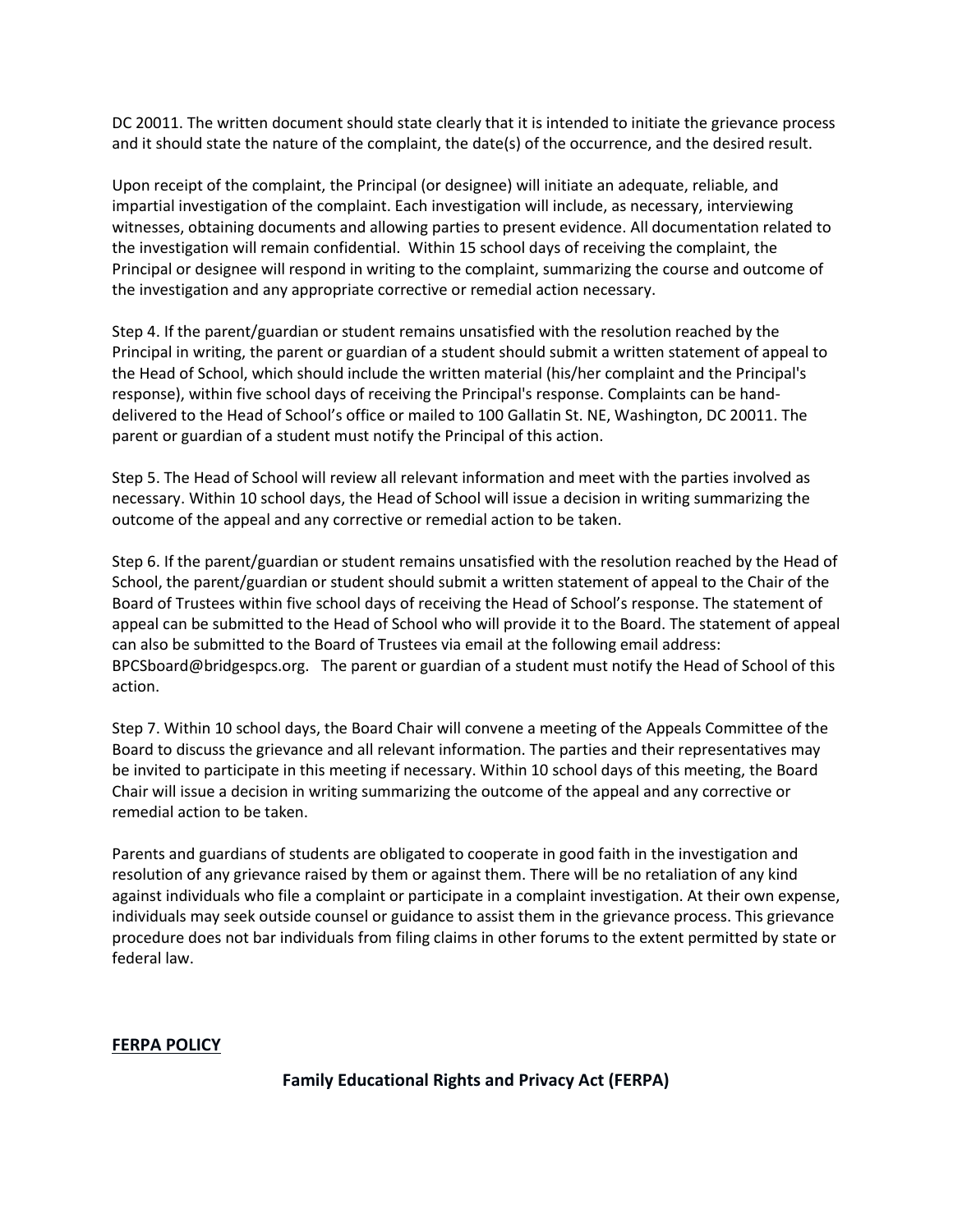The Family Educational Rights and Privacy Act (FERPA) (20 U.S.C. § 1232g; 34 CFR Part 99) is a Federal law that protects the privacy of student education records. The law applies to all schools that receive funds under an applicable program of the U.S. Department of Education.

FERPA gives parents certain rights with respect to their children's education records. These rights transfer to the student when he or she reaches the age of 18 or attends a school beyond the high school level. Students to whom the rights have transferred are "eligible students."

- Parents or eligible students have the right to inspect and review the student's education records maintained by the school. Schools are not required to provide copies of records unless, for reasons such as great distance, it is impossible for parents or eligible students to review the records. Schools may charge a fee for copies.
- Parents or eligible students have the right to request that a school correct records which they believe to be inaccurate or misleading. If the school decides not to amend the record, the parent or eligible student then has the right to a formal hearing. After the hearing, if the school still decides not to amend the record, the parent or eligible student has the right to place a statement with the record setting forth his or her view about the contested information.
- Generally, schools must have written permission from the parent or eligible student in order to release any information from a student's education record. However, FERPA allows schools to disclose those records, without consent, to the following parties or under the following conditions (34 CFR § 99.31):
	- School officials with legitimate educational interest;
	- Other schools to which a student is transferring;
	- Specified officials for audit or evaluation purposes;
	- Appropriate parties in connection with financial aid to a student;
	- Organizations conducting certain studies for or on behalf of the school;
	- Accrediting organizations;
	- To comply with a judicial order or lawfully issued subpoena;
	- Appropriate officials in cases of health and safety emergencies; and
	- State and local authorities, within a juvenile justice system, pursuant to specific State law.

Schools may disclose, without consent, "directory" information such as a student's name, address, telephone number, date and place of birth, honors and awards, and dates of attendance. However, schools must tell parents and eligible students about directory information and allow parents and eligible students a reasonable amount of time to request that the school not disclose directory information about them. Schools must notify parents and eligible students annually of their rights under FERPA. The actual means of notification (special letter, inclusion in a PTA bulletin, student handbook, or newspaper article) is left to the discretion of each school.

For additional information, you may call 1-800-USA-LEARN (1-800-872-5327) (voice). Individuals who use TDD may use th[e Federal Relay Service.](https://www2.ed.gov/about/contacts/gen/index.html#frs)

Or you may contact us at the following address:

Family Policy Compliance Office

U.S. Department of Education

400 Maryland Avenue, SW

Washington, D.C. 20202-8520